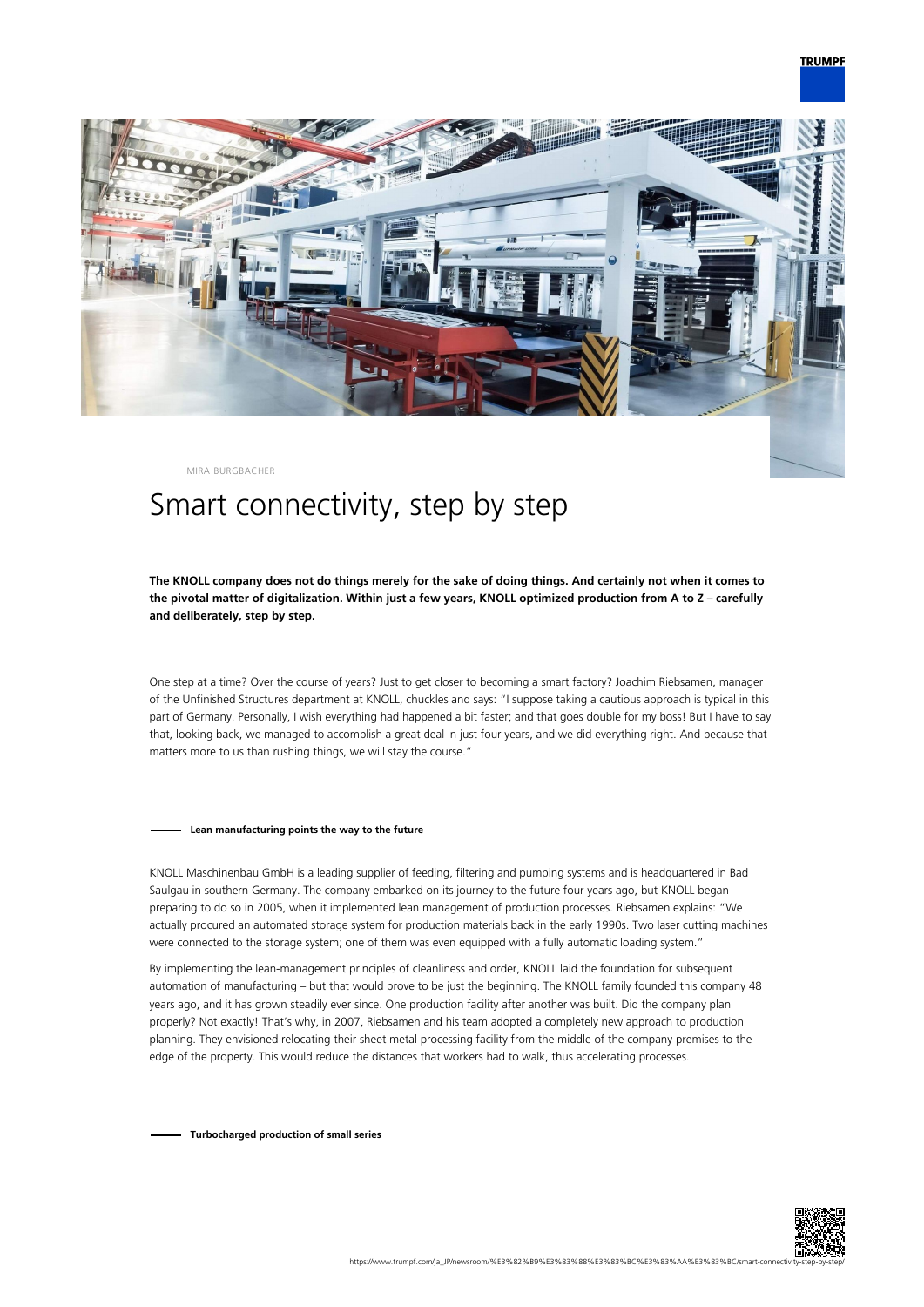

The European debt crisis that started in 2009 led KNOLL to suspend the project. In 2011, Riebsamen resumed by bringing experts from TRUMPF and Stopa on board to help plan storage solutions. Riebsamen explains: "This project marked the first time we specified detailed requirements. Working with our project partners, we examined every single step." The fruits of their labor are still evident today. "We planned deliberately, leaving no stone unturned. We had to ensure that we'll always have enough storage capacity, regardless of future requirements," Riebsamen says. But capacity wasn't the only challenge. "We use as many as seven different materials to produce just one component or assembly for our machines. Sometimes we produce 20 units of something, and other times, only one. For us, the deciding factor was how fast we can get the materials to the right machine at the right time," Riebsamen says.

## **Automated XXL storage system**

The fully automated Stopa storage system at KNOLL is 70 meters long. It also boasts more than 1,200 storage spaces and 13 loading/unloading stations. Riebsamen explains: "We knew we would have to store standard sizes, but we also needed to be able to store sheets measuring two by four meters. That's why TRUMPF and KNOLL jointly designed a multipurpose storage system." And then there is the automated storage and retrieval system (ASRS), which, along with the material supply system, is situated approximately one meter below the floor that supports the machinery. The advantage of this is that it's easy to put materials into storage. Besides, Riebsamen adds with a wink: "We actually saved some money, too, as the soil conditions required the construction crew to dig deep no matter what!"



"We estimate that we've boosted our productivity in sheet metal processing during the past four years by at least 20 to 25 percent, probably more. And we'll keep up the great work!", says Joachim Riebsamen, manager of the Unfinished Structures Department at KNOLL. Picture: Stephen Duscher



The fully automated Stopa storage system at KNOLL is 70 meters long. It also boasts more than 1,200 storage spaces and 13 loading/unloading stations. Picture: Stephen Duscher



KNOLL has to store standard sizes, but also needed to be able to store sheets measuring two by four meters. That's why TRUMPF and KNOLL jointly designed a multipurpose storage system. Picture: Stephen Duscher

The ASRS is the centerpiece of any modern warehouse. It zooms vertically and horizontally from one storage space to the next, retrieving the appropriate unprocessed material and transporting it just in time to the right processing machine. Afterwards, the ASRS stores finished parts, or supplies items to other machines for additional processing. Equipment designers prioritize minimizing machine queue times and keeping travel paths as short as possible. In other words, the ASRS should move no more than necessary within the overall warehouse system. As Riebsamen knows, this is a complex challenge that demands a lot of expertise and experience – not to mention a lot of conversations about the specifics of a given customer's manufacturing environment. "We realized during the planning/design phase that we would require a lot of loading/unloading stations. We wanted to connect three laser cutting machines, a TruLaser Fiber 3030, a water-jet unit and several bending machines. TRUMPF proceeded to spell out the types and numbers of loading/unloading stations we would need and where." The TruLaser Fiber 3030, for example, is fitted with three stations. One supplies the machine with unprocessed material. A second station takes away finished parts, while a third station serves exclusively to dispose of scrap skeletons. Only three TRUMPF customers have instituted this solution thus far. Joachim Riebsamen thinks it's great: "Scrap

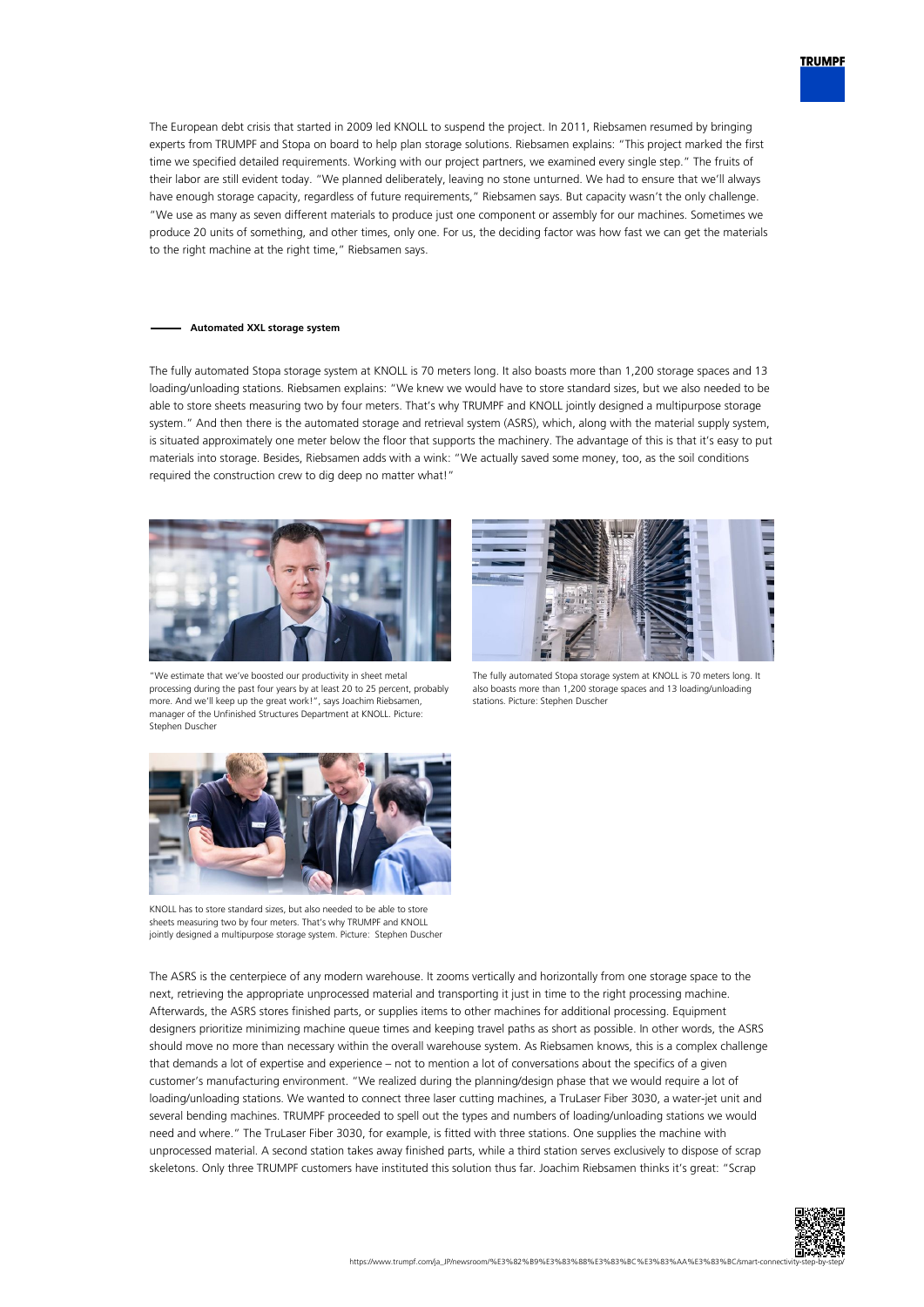

skeletons are transported back to the warehouse. Within the system, they are stacked onto pallets and removed from the plant via the material supply system. Our production workforce no longer needs forklift trucks to dispose of scrap."

#### **Intelligent production control**

Another special feature boosts efficiency further still: KNOLL and TRUMPF jointly developed quick-change systems. The production control system recognizes when a certain machine will need a certain material. If the required material is stored far away from the machine, then the control system will use ASRS queue times to transport the material in advance to the vicinity of the processing machine. As the material is already at hand, machine queue time is minimized.

## **At night, the factory produces on its own**

Such complex workflows are made possible by the TruTops Fab Storage production control system. This solution controls and monitors the flows of materials. It also initiates the pre-storage of materials based on job orders entered and can provide precise information at any time on inventories and utilization of machine capacity. Machine operators during the two daytime shifts rarely need to intervene. After all, TruTops Monitor collects and analyzes all machine data. It also supplies information on unscheduled downtime, breaks, queue times, causes of errors, and the duration of maintenance tasks. Nighttime and weekend operations require no people at all. Riebsamen explains: "Shift supervisors can use the TruTops Fab app on their computer at any time to see what is happening and intervene, if necessary."

KNOLL also uses TruTops Fab in production planning – for programming and nesting, for instance.

## **Automation wherever it makes sense**

An interface connects TruTops Fab with KNOLL's primary system for production control and planning. Joachim Riebsamen explains: "We use this interface primarily for materials management. We're not truly fully automated yet. Our SAP system doesn't transfer job orders straight to TruTops Fab. This is more of a long-term matter for us." After all, Riebsamen esteems his experienced specialists in production planning and NC programming: "They do a great job and they're efficient, too."

#### **Digitalization is process optimization**

Production orders are issued by the SAP system that KNOLL introduced in 2016. Riebsamen explains: "Our company has always prioritized meeting deadlines and delivering on our promises to customers. We initially thought that orderly production planning with SAP wouldn't take much effort on our part. But it turns out it's not quite that simple." The company then decided in late 2016 to find suitable solutions that could streamline complex production at KNOLL going forward.



# **We estimate that we've boosted our productivity in sheet metal processing during the past four years by at least 20 to 25 percent**

Joachim Riebsamen, Abteilungsleiter Rohbau bei KNOLL Maschinenbau

Joachim Riebsamen is optimistic that this decision has brought the company a good deal closer to realizing its vision of a smart factory. And he's right, as TruConnect consultants from TRUMPF recently attested to. Their analysis indicated that KNOLL is in outstanding shape when it comes to digitalization – also in comparison with other sheet metal processors.

Joachim Riebsamen believes that now is the time to get the most out of the systems they have and to continue driving the company forward. "We estimate that we've boosted our productivity in sheet metal processing during the past four years by at least 20 to 25 percent, probably more. And we'll keep up the great work!"